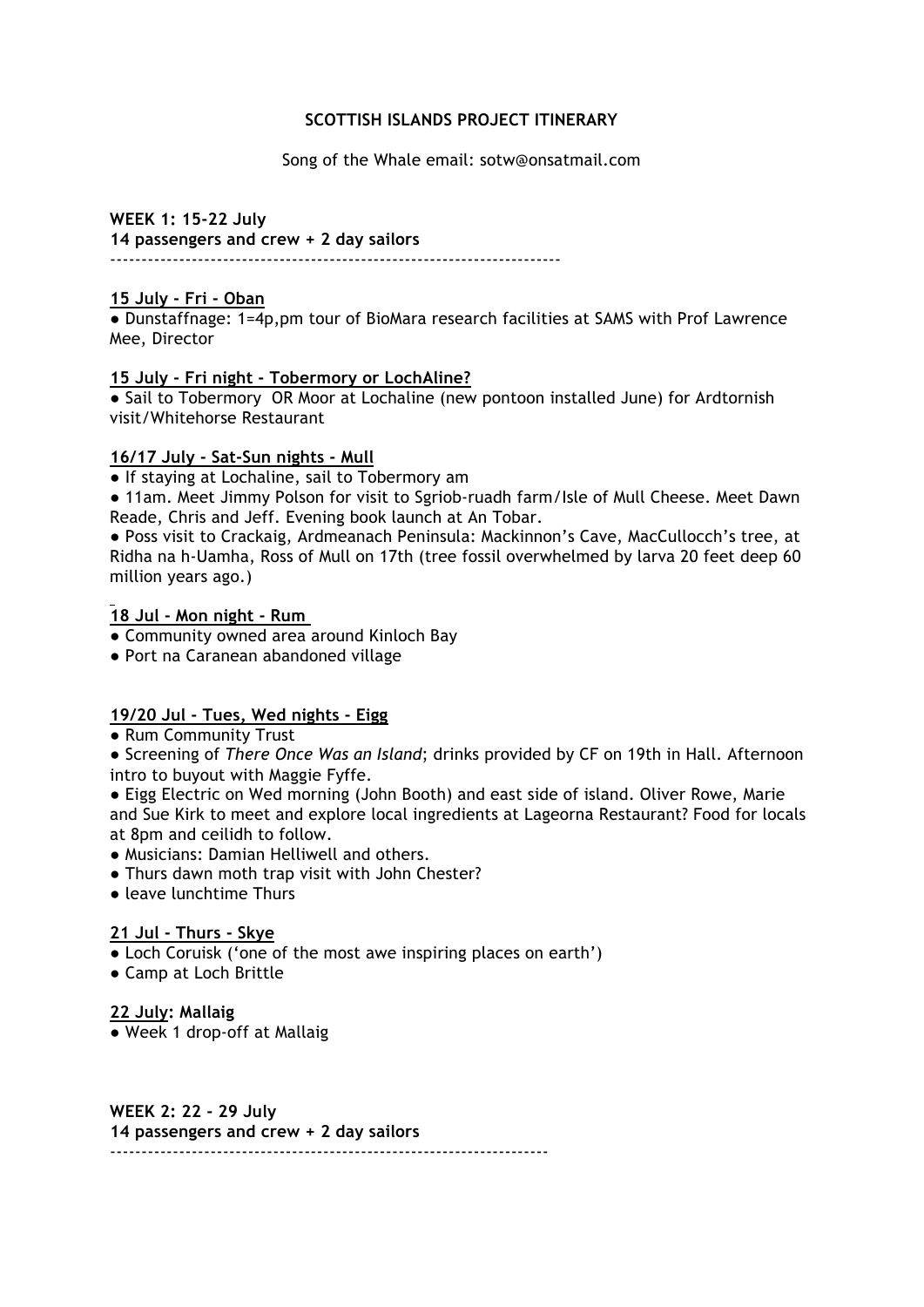# **22 July - Fri - Mallaig**

● Week 2 pickup 2pm

## **22 July - Fri night - Armadale or Ostaig Bay, Sleat**

● SEALL arts event: Alastair Fraser, Natalie Haas and Fiddle Summer School on Skye at Sabhal Mor Ostaig 8pm. Anchor in Ostaig Bay. Meet Duncan McInnes

#### **23 Jul – Sat - Elgol, Skye (short stopover)**

● Poss visit to Soay basking shark factory site

#### **23 July – Sat Canna**

**●** Canna House visit: Alison Turnbull's research into moth collection. World's biggest library of Celtic language and literature and Gaelic songs

#### **24 July – Sun Canna**

- day Community walk with Stewart Connor (NTS)
- **●** Puffin and manx shearwater sanctuary
- **●** Basking sharks

#### **24, 25 July – Sun/Mon nights - Mingulay**

- Late evening arrival
- Day sailors camp ashore
- **●** Breeding station for guillemots, kittiwake
- **●** Meet artist Julie Brook

#### **26 July - Tues - Pabbay (morning visit)**

#### **26 July – Tues night - Barra**

- *●* Ruth Brennan: indigenous and incoming dynamics. Community, conservation
- **●** Former herring boom in Castlebay
- community event Tues night Castlebay community hall

#### **27 July - Wed morning Barra**

● Kisimul Castle visit Wed morning – Stephen Hurrel

#### **27 July - Wed night - Eriskay**

**●** Meet Graeme and Anne Robertson (Global Islands Network)

## **28 July – Thurs, Thurs night - South Uist, Lochboisdale (overnight)**

**●** Arrive Lochboisdale lunchtime to meet with Stòras Uibhist at 1pm at Oifis Stòras, Daliburgh, South Uist (community buyout org: Jennifer Macleod, Huw Francis Tel: 01878 700101), Comhairle nan Eilean Siar/Coast Adapt (David Muir) and SNH (Johanne Fereguson) re coastal adaptation programme and restoration works north of Kilbride, community wind farm.

- Urgent climate change issue of coastal erosion
- **●** Buyout island
- Pick up David Buckland, Matt Wainwright, Emily Venables late on 28<sup>th</sup>

## **29 July – Fri – Lochmaddy, North Uist**

- Drop off Week 2: Lochboisdale ferries to Oban at 8.55 on 29th
- Sail to Lochmaddy on 29th.

**Week 3: 29 JULY – 5 AUG**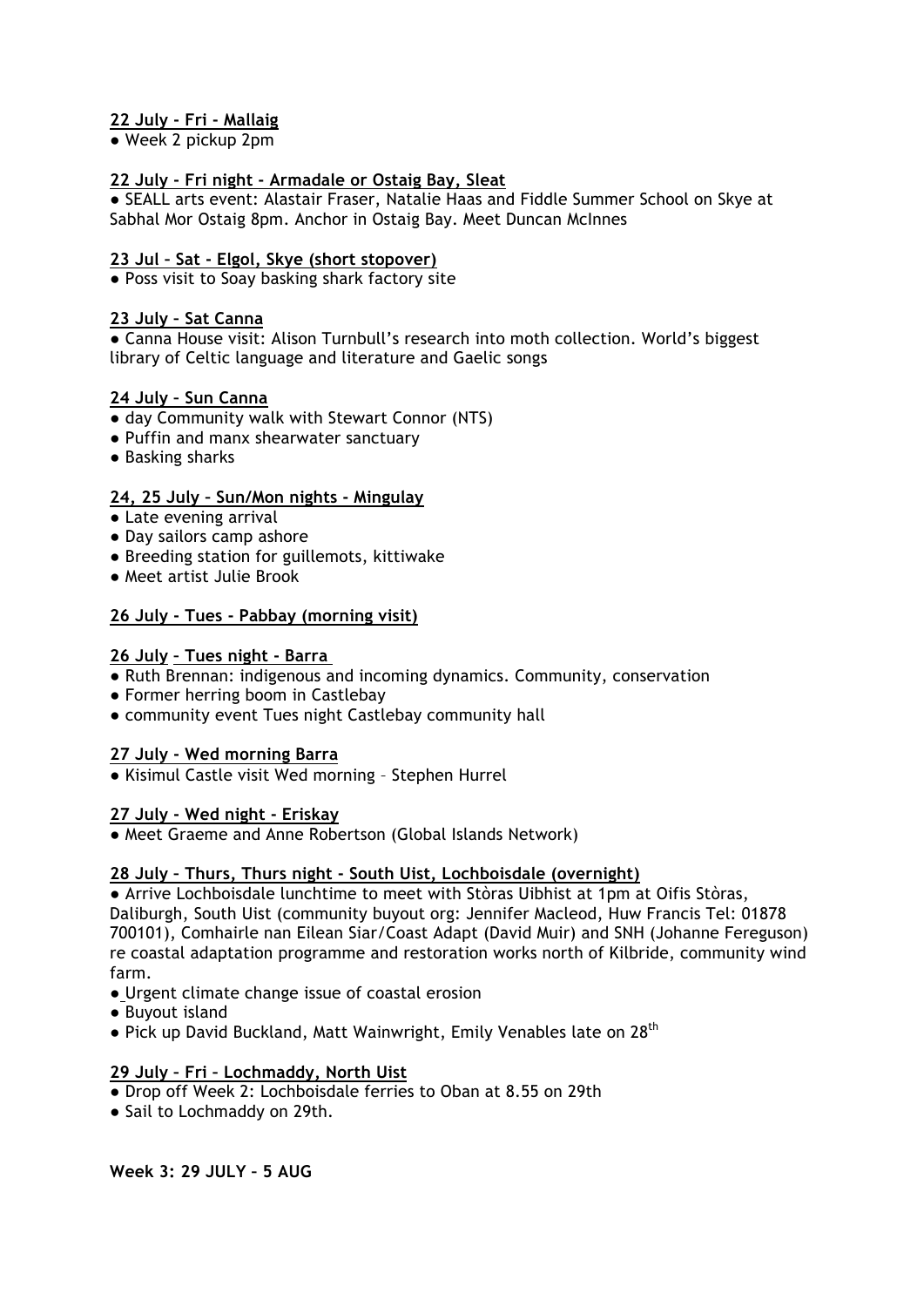# **11 passengers and crew**

**No day sailors**

-------------------------------------------------------------------------------------------------

# **29, 30 July - Fri, Sat nights - North Uist**

● RSPB Balranald Reserve (Jamie Boyle) and Machair Life Project (Rebecca Cotton) site visit morning of 30th. Meet Kyla Orr (SAMS) for seaweed workshop on western beaches ● Ceilidh/community event Taigh Chearsabhagh evening of 30 July, with Julie Fowlis, Mary Smith, Mary Jane Lamond and local musicians

- **●** Trinity Temple: one of the most important archaeological sites in Western isles.
- Climb Beinn Mhor?

## **31 July – Sun night - Berneray**

**●** Birthplace of the 'Cape Breton Giant' – Angus MacAskill (1825-63)

#### **1 Aug – Mon night - Monach Islands/Heisgeir**

- **●** Grey seal breeding grounds
- Formerly inhabited village at Croic Harbour. Grain drying kilns
- **●** Oceanographic research

## **2-3 Aug – Tues, Wed nights - St Kilda. Weather dependent**

**●** World's only mixed UNESCO world heritage site

#### **4 Aug – Thurs night - Harris (overnight)**

- **●** East coast lazybeds (peat+seaweed strips on rock strata for growing oats, potatoes)
- West Loch Tarbert old whaling station.

# **5 Aug – Friday night - Lewis, Stornoway**

- **●** Day sail to Stornoway
- **●** Week 3 drop-off

## **Week 4: 5 AUG – 12 AUG**

**13 passengers + crew**

NB Possible space for 2 day sailors from 10-12 Aug (incl BBC journalist) ---------------------------------------------------------------------------------------

#### **5 Aug – Fri night - Lewis, Stornoway (overnight)**

- Lews Castle College, Stornoway. GreenSpace Research Unit. (UHI) 2pm
- An Lanntair arts centre

## **6 Aug – Sat - Stornoway**

- **●** Wind farms
- **●** Sail north in afternoon for oceanographic research

## **6, 7 Aug – Sat, Sun nights - at sea for oceanographic research tbc (no day sailors)**

## **8 Aug - Mon night - Shiant islands (overnight)**

- **●** No day sailors
- **●** Basking shark, dolphin, blue shark, minke whale
- **●** Major puffin nesting ground and home to protected black (plague) rat
- **●** Ian Stephen storytelling Blue Men of the Minch
- Spend Tues day (9<sup>th</sup>) on Shiants